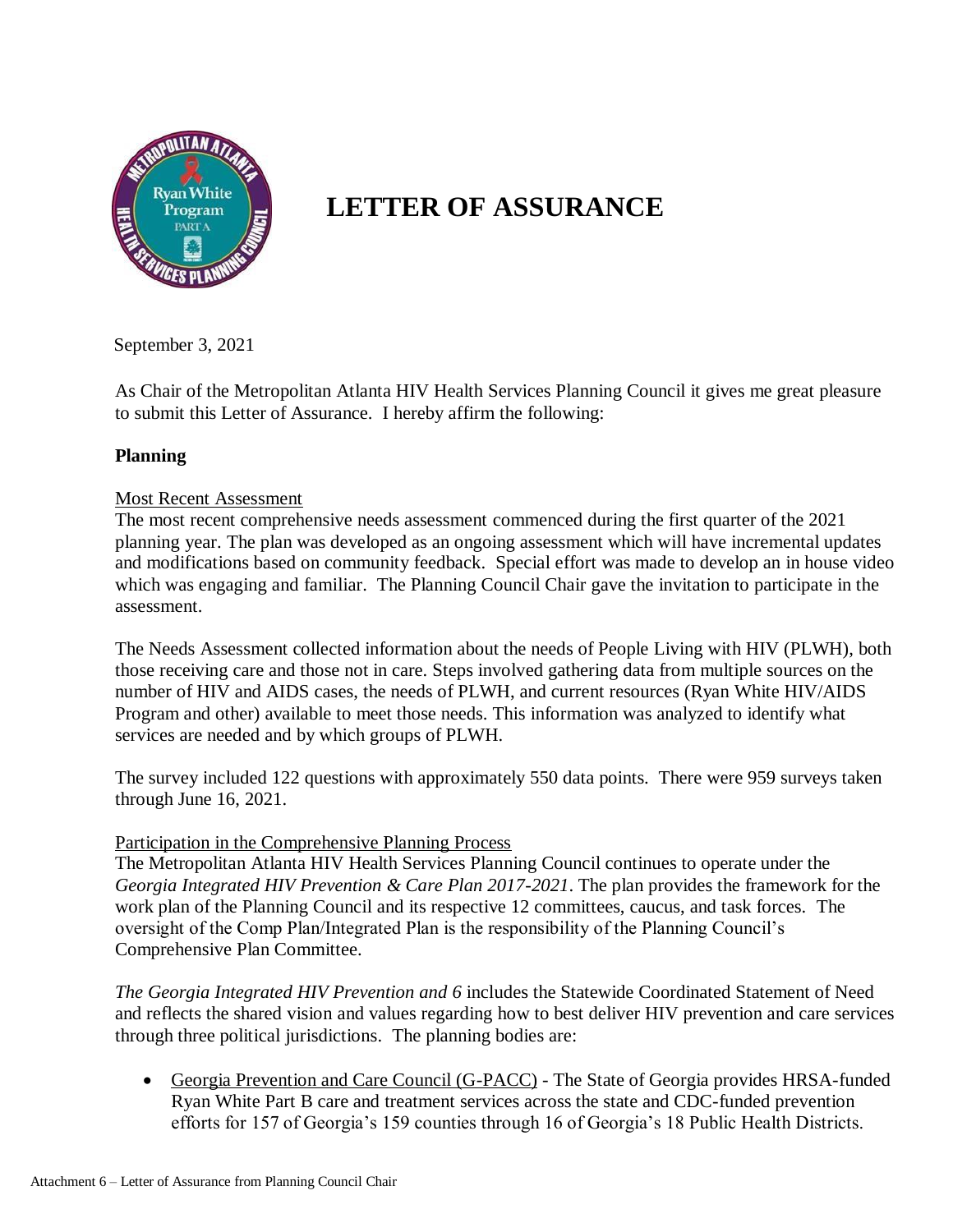- Metropolitan Atlanta HIV Health Services Planning Council The Ryan White Part A Program provides care and treatment services for residents of the Atlanta Eligible Metropolitan Area (EMA): Barrow, Bartow, Carroll, Cherokee, Clayton, Cobb, Coweta, DeKalb, Douglas, Fayette, Forsyth, Fulton, Gwinnett, Henry, Newton, Paulding, Pickens, Rockdale, Spalding, and Walton.
- The CDC funded prevention programs in Fulton and DeKalb Counties which are administered by the Fulton County Department of Health and Wellness.

#### **Priority Setting and Resource Allocation**

## Data

The FY2022 Priority Setting and Resource Allocation process included data from the Needs Assessment, Care Continuum and Disparities, AIDS prevalence data, HIV prevalence data, HIV Consumer Needs Assessment Survey, Epi Profile, HAB Performance Measures, Unit Cost Analysis, and Demographic Utilization and other Federal, State, and local data. The information was compiled in booklet form and provided to the Priorities committee in hard bound copies and to the entire Planning Council membership electronically. Decisions were based upon the data provided and not anecdotal information.

## Needs of Populations with HIV

During the FY2022 PSRA process the Planning Council voted to establish AA Males 25-34; AA Females25-34; and Trans-Identified persons ages 25-34, as sub-populations of focus. This decision was made based upon the review of data which concluded that persons living within the stated demographics have increased health disparities and higher community viral loads. These subpopulations will received targeted analysis and recommendations through the Vulnerable Populations task force and the Assessment Committee.

Overall persons living with HIV continue to experience challenges with receiving stable housing. Atlanta continues to experience regional problems with affordable housing. This is complicated by difficulties which the HOPWA recipient is experiencing in getting resources to housing providers. There continues to be ongoing discussions about this problem and how it can be addressed.

There has been little progress since first mention of Metro Atlanta's challenges during the FY2021 grant cycle. As previously stated there continues to be conversation around the reduction in funding scheduled for FY2022 due to a new formula to determine HOPWA awards. The prior formula calculated the number of historical AIDS cases in a jurisdiction, which included those that were deceased. The new formula will utilize the total number of PLWH. While the change in formula poses an opportunity for increased funding, the inverse has been projected.

The number of homeless individuals has increased exponentially from last year. The threat of COVID-19 coupled with undiagnosed persons living with HIV has proven to be especially challenging in this environment, as the pandemic numbers continue to climb in Georgia. This compounds the lack of safe, decent, and sanitary housing which is affordable.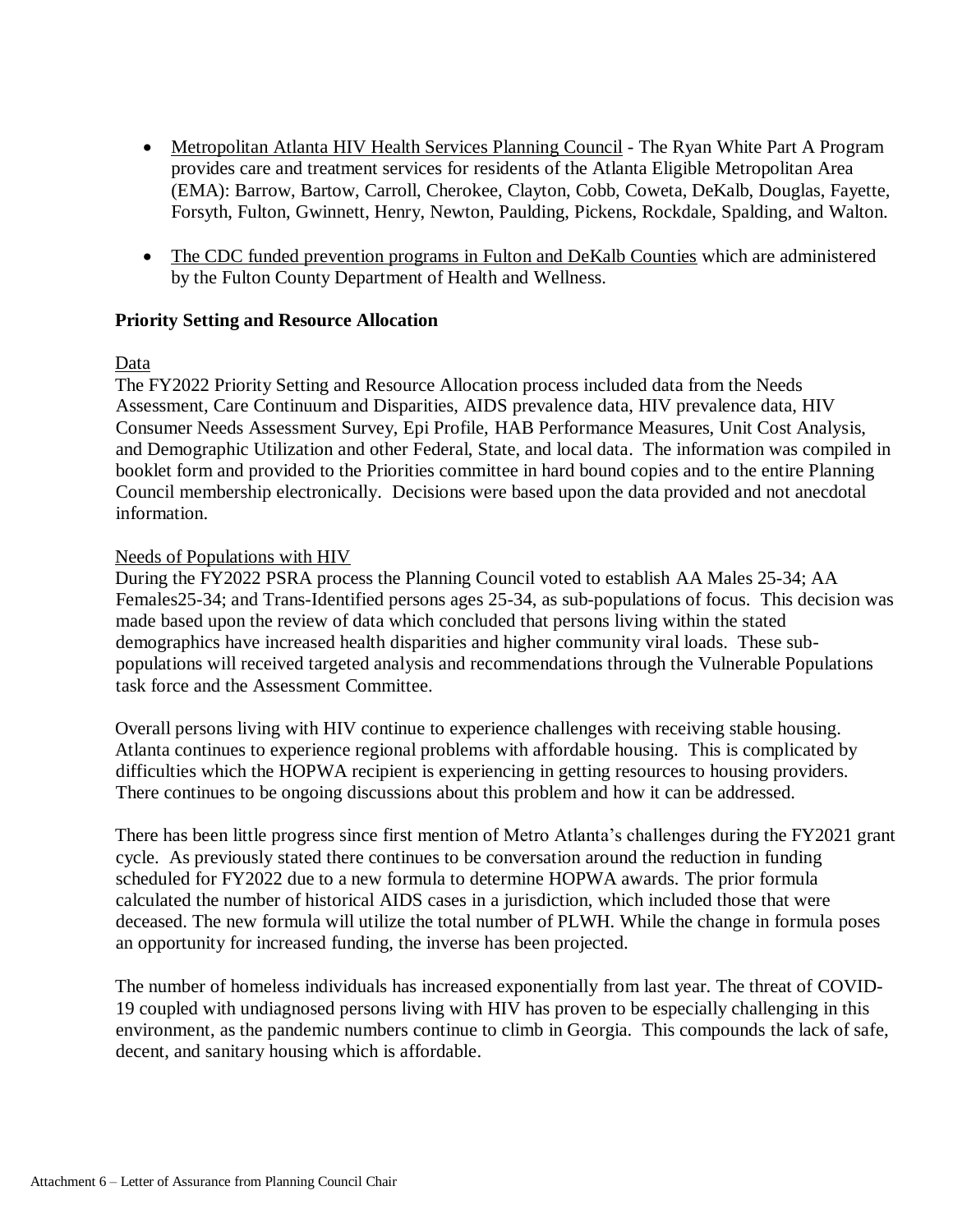## **Resources**

Resources were allocated in accordance with the local demographic incident of AIDS including appropriate allocations for services for women, infants, children, and youth.

## Engagement of PLWH in the Planning and Allocation Process

Special measures were taken to insure that persons living with HIV were involved in the planning and allocation processes. Using the process approved by the Planning Council, the Priorities Committee, consisting of unaligned Planning Council members and unaligned consumers, determined the FY2022 Priorities based on the review the provided data.

#### FY2021 Period of Performance

FY2021 Formula, Supplemental, and Minority AIDS Initiative funds awarded are being expended according to the priorities established by the Council and are reviewed quarterly to ensure compliance with Council directives.

# **Training**

The Planning Council continues to provide innovative and traditional training for its members. Members are informed of and encouraged to participate in HRSA sponsored planning council trainings through Planning Council CHATT. Planning Council support continues to engage in *Training In Motion* which is an initiative developed through PC Support to provide ongoing, real-time training on subject matter related to the PC cycle. An honorable mention for Planning Council Support was the additional training provided to Planning Council Members through the utilization of Zoom in a virtual environment. The Planning Council has also embarked upon the development and implementation of a training dashboard which can be used as a training tool throughout the planning council year.

- New Member Orientation Ongoing, provided through virtual dashboard
- Training In Motion Dates throughout the year
- Planning Council Refresher: July 15, 2021

One on one trainings as well as training during committee meetings are also conducted. The Council also took added steps to insure that members were trained and fluent in the use of Zoom as a virtual meeting space. Trainings were conducted by Planning Council staff as well as through Zoom tutorials.

## **Assessment of Administrative Mechanism**

The FY2021 Administrative Assessment was performed by the Planning Council's Evaluation Committee. During this year's evaluation period the EMA's application for FY2021 was received electronically by HRSA prior to the deadline. The Total Part A Funds for FY2021 was \$28,189,646 with \$17,447,791 in Formula funding, plus \$8,105,718 in Supplemental funding, and \$2,636,137 in MAI funding. Ryan White Part A met all HRSA deadlines for the submission of FY2021 reporting requirements.

The Planning Council assessed the efficiency of the administrative mechanism, which fulfilled the purpose to assure that funds were being contracted for a quick and thorough open process, and that providers were being paid in a timely manner.